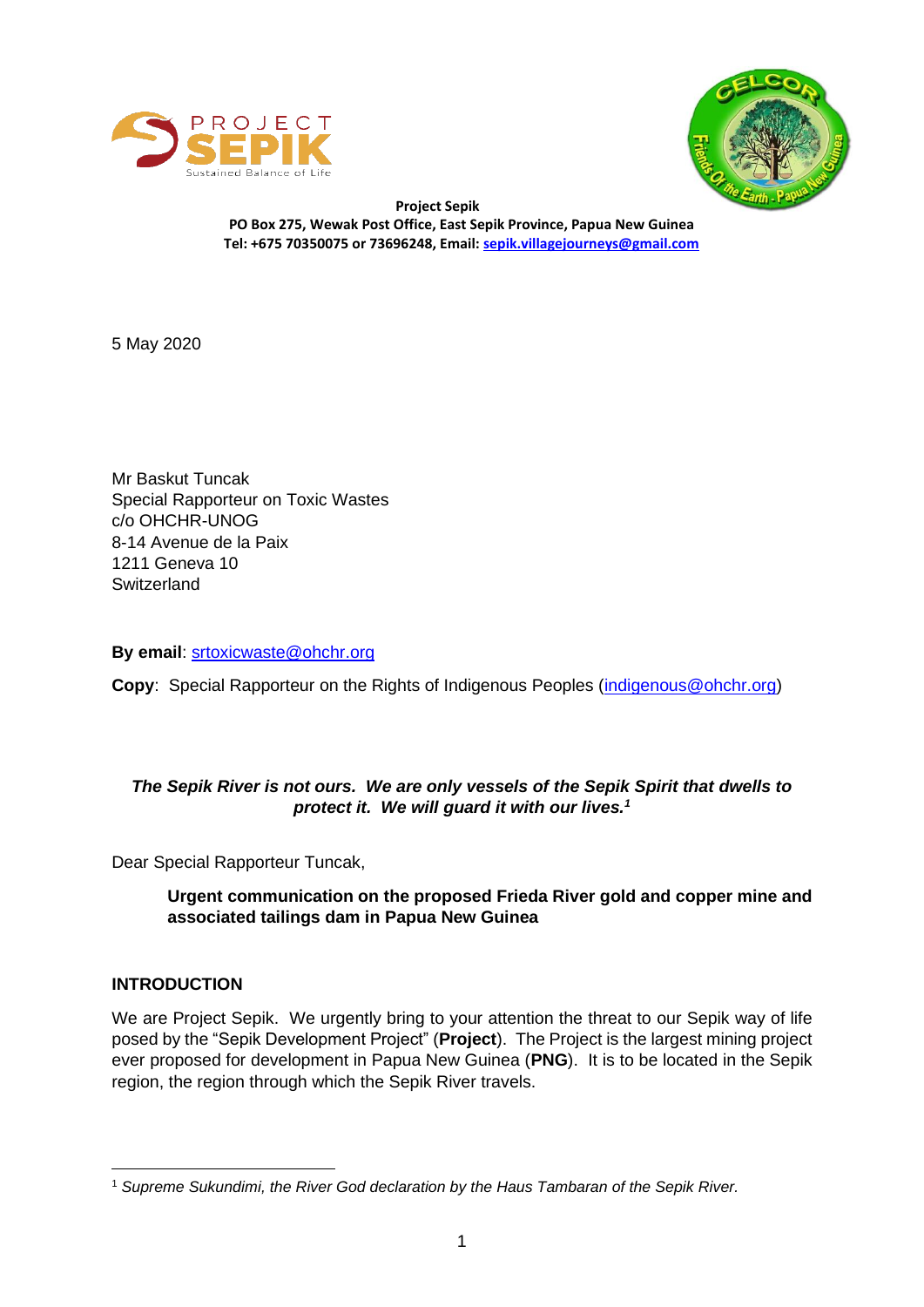*The Supreme Sukundimi, the River God, declares that the River is the life of the Sepik and therefore it must be protected at all costs.<sup>2</sup>*

The Project includes a gold and copper mine and tailings dam located near and on the Frieda River. The Frieda River is a tributary of the Sepik River (which is why the Project is also known as the Frieda River Mine).

The construction phase of the mine involves the discharge of toxic material into the Frieda River. There will be a pipeline, spoil dumps and incinerators all carrying, storing or burning toxic waste materials. The Project will include one of the largest proposed dams in the world, to be used in part, to store toxic tailings in perpetuity. The dam will be constructed in a seismically active area and if the dam collapses it will be catastrophic, projected to kill thousands of villagers who live in the area and destroy the Sepik River.

Thus, this Project poses unacceptable risks to our ancestors, ourselves and that of our unborn children. It risks the spirit of all plants and animals of the river, the lakes, the tributaries and streams.

*It is our innate role to guard the River from exploitation and destruction by outsiders. Our future is in peril from this proposed Mine and therefore, we gather together as Guardians of the River to stand firm as one. We have the ultimate support from our ancestors who live with us in many forms.*<sup>3</sup>

We say in the strongest terms, the Sepik Development Project, like Ok Tedi (which is in close proximity), is a disaster waiting to happen. The Sepik River and its people will be destroyed if the Project is approved.

We respectfully submit that the Project falls within your mandate as it concerns actual planned exposure and risk of exposure to toxic waste, thus, threatening the human rights of the Sepik Peoples. We also raise concerns about the assessment and approval process, including lack of information about the Project and the lack of free, prior and informed consent.

The Sepik Development Project is currently making its way through PNG Government approval processes. The Project must not be approved. We must act early and we must act now. We have seen too many times where alarm bells have been raised only after it is too late and the damage has been done. We humbly request your assistance in our struggle against this Project and ask you to investigate and make representations on our behalf.

## **OUR COALITION**

Our communication is also joined by the Centre for Environmental Law and Community Rights. Further, our letter has benefited from consultations with Amnesty International and the Environmental Defenders Office, Australia.

### **Project Sepik**

Project Sepik is a community-based group that has been working in the Sepik region since 2016. Project Sepik's vision is for a local environment that is in balance with all life. It promotes environmentally sustainable practices and holds to account those that are exploiting the environment. Project Sepik advocates for the interests of a broad spectrum of

<sup>2</sup> Ibid.

<sup>3</sup> Ibid.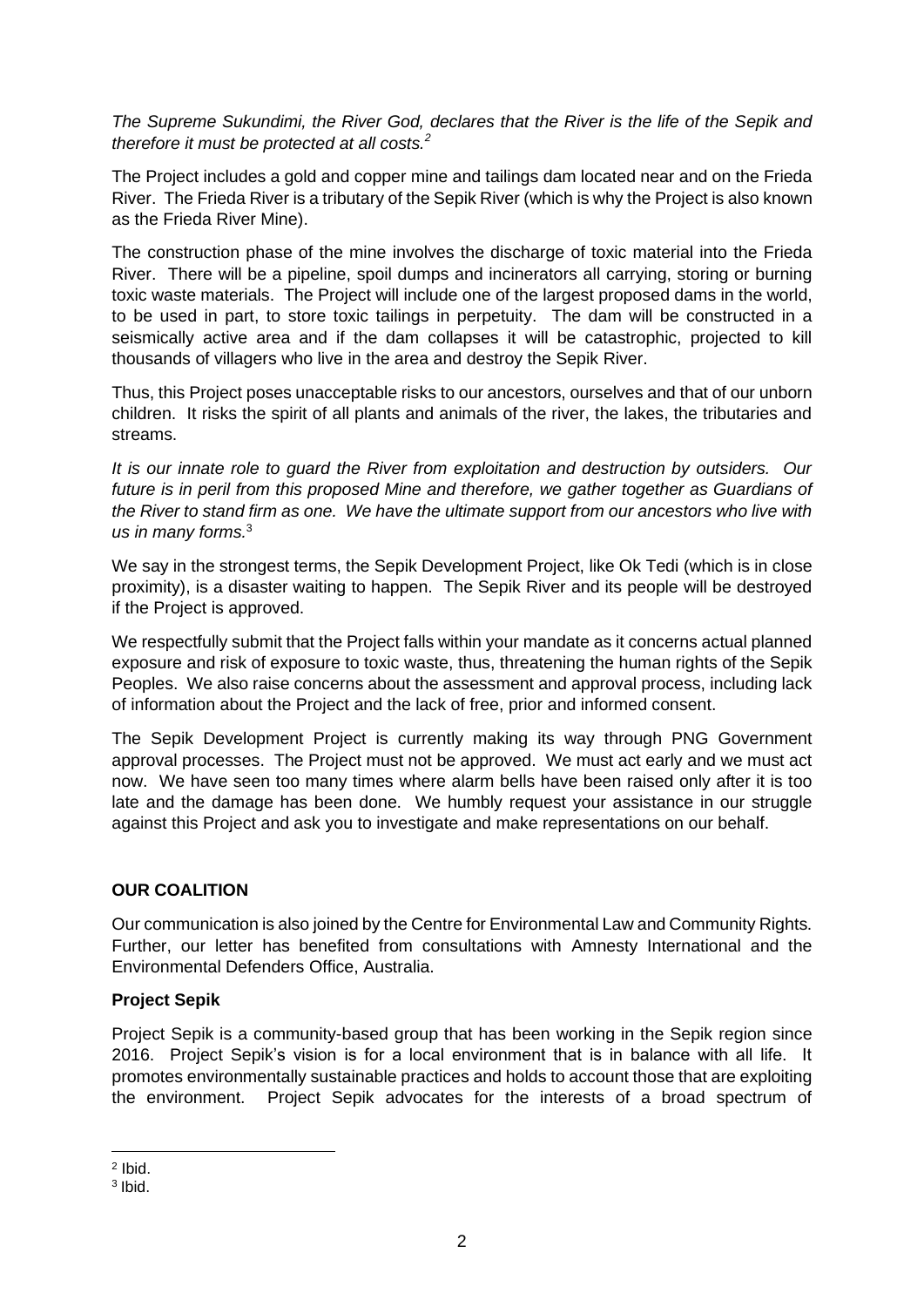communities in the East Sepik Province, including villages along the Frieda River and the Sepik River.

In March 2020, Project Sepik visited more than 20 powerful Haus Tambarans or Spirit Houses along the Sepik River to discuss the Sepik Development Project with them. We spoke with Clan leaders from Swagap near Frieda River to the villages at the estuaries, mangroves and swamps near the mouth of the Sepik River.

These Haus Tambarans have been the parliament houses of each village before colonisation. This is where the Governance of Land and all Lifeforms has always come from.

The Haus Tambarans were unanimous in their opposition to the Project. Together they made the following declaration:<sup>4</sup>

*Supreme Sukundimi, The River God declaration by the Haus Tambaran of the Sepik River*

*We the collective voice of the Haus Tambaran of Sepik River, under the powers of the Supreme Sunkundimi, the River God, hereby declare,*

*The Frieda Mine Banned*

Project Sepik also has a "Save the Sepik" campaign website which can be viewed at [https://savethesepik.org.](https://savethesepik.org/)

#### **Centre for Environmental Law and Community Rights**

Centre for Environmental Law and Community Rights (**CELCOR**) is a PNG based not-forprofit, non-government organisation that uses the law and advocacy to promote and defend environmental and customary rights of Papua New Guineans. CELCOR's vision is to see all Papua New Guineans living in harmony with the environment and culture in a just, holistic and sustainable way.

### **OVERVIEW OF THE SEPIK REGION**

The remote Sepik region is a magnificent area, rich in biodiversity and culture. It has been on PNG's tentative list for World Heritage protection since 2006<sup>5</sup> and is to be designated for protection under the Convention of Wetlands of International Importance (or RAMSAR)<sup>6</sup>.

The Sepik River is 1126 km in length and covers an area of 7.7 million hectares and is one of the world's greatest river systems. The Frieda River, near where the mine is to be located, contributes around 5% of water inflow to the Sepik River.

The Sepik River Basin is the largest unpolluted freshwater system in New Guinea and among the largest and most intact freshwater basins in the Asia Pacific. The diverse habitats of the Sepik River Basin rate as globally significant on a number of biodiversity indices. The area contains two Global 200 eco-regions, three endemic bird areas and three centres of plant diversity. Vegetation types, at altitudes from 0 to 3800 metres above sea level, include mangrove forest, herb swamps, tall lowland rainforest, cloud forest, and alpine heaths. The

<sup>4</sup> Ibid.

<sup>5</sup> <https://whc.unesco.org/en/statesparties/PG> (accessed on 29 April 2020).

<sup>6</sup> [https://www.ramsar.org/news/the-sepik-river-soon-to-be-designated-as-a-ramsar-site-in-papua-new](https://www.ramsar.org/news/the-sepik-river-soon-to-be-designated-as-a-ramsar-site-in-papua-new-guinea)[guinea](https://www.ramsar.org/news/the-sepik-river-soon-to-be-designated-as-a-ramsar-site-in-papua-new-guinea) (accessed on 29 April 2020).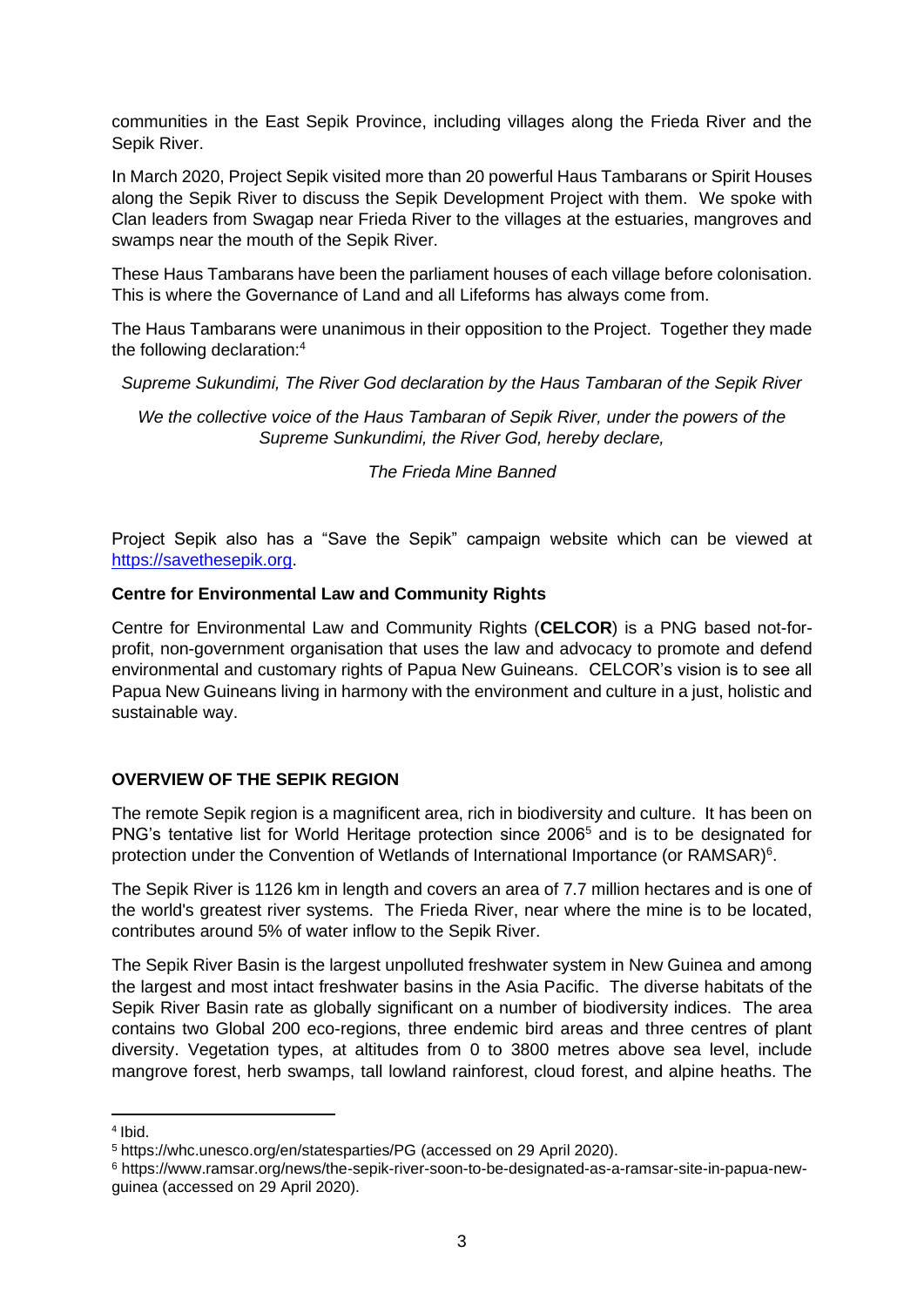Telefomin region is said to contain the greatest marsupial diversity on the planet. Threatened species such as the New Guinea Harpy Eagle, Victoria Crowned Pigeon and the Northern Cassowary remain common and a number of restricted range birds are represented. The Sepik River fish fauna reflects the Great Northern Fish province, sharing many species with the Ramu and Mamberano Rivers. Important waterbird and crocodile populations are supported by the 1500 lakes and other wetlands associated with the basin.<sup>7</sup>

The Sepik River is home to approximately 430,000 people who depend almost entirely on products from the rivers and forests for their livelihoods. This is perhaps the most linguistically and culturally diverse area on the planet with over 300 languages in an area the size of France. The area is famed for Haus Tambarans (the gabled spirit houses), one of the most dramatic examples of indigenous Melanesian architecture, and a very rich ceremonial carving and music tradition.<sup>8</sup>

# **BASIS OF OUR UNDERSTANDING OF THE PROJECT**

In developing our understanding of the Project, our coalition have had the assistance of independent experts who have reviewed the Environmental Impact Statement for the Project (**EIS**).

We have **attached** a summary of the Expert Reports for your information. This summary and each of the expert reports can be accessed via the following link: [https://savethesepik.org/expert-review-eis-high-level-summary/.](https://savethesepik.org/expert-review-eis-high-level-summary/) We draw your particular attention to the opinions provided by the following experts:

- Professor Amanda Reichelt-Brushett Aquatic Ecotoxicology
- Michael Main, ANU Geological and Social
- Assoc. Prof. Matthew Currell, School of Engineering, RMIT University Groundwater
- Dr Ian Cordery, Associate Professor School of Civil and Environmental Engineering, UNSW - Surface Water
- Mark Chernaik, Environmental Law Alliance Worldwide General review

A copy of the EIS can be found at: [http://friedariver.com/eis/.](http://friedariver.com/eis/)

# **OVERVIEW OF THE PROJECT**

The Project is proposed by an unincorporated joint venture between:

- Frieda River Limited, a PanAust Limited subsidiary company. PanAust is a whollyowned subsidiary of Guangdong Rising H.K (Holding) Limited, which is a whollyowned subsidiary of Guangdong Rising Assets Management Co Ltd. The latter company is a China state owned company regulated under the State Owned and Assets Supervision Commission, Guangdong; and
- Highlands Frieda Limited, a subsidiary of Highlands Pacific Limited, which is wholly owned by Cobalt 27 Capital Corp, which is headquartered in Toronto Canada.<sup>9</sup>

<sup>7</sup> <https://whc.unesco.org/en/tentativelists/5065/> (accessed on 29 April 2020).

<sup>8</sup> Ibid.

<sup>9</sup> <https://friedariver.com/the-project/company-profile/> (accessed 24 April, 2020) and

<http://www.highlandspacific.com/current-projects/frieda-copper> (accessed 24 April, 2020).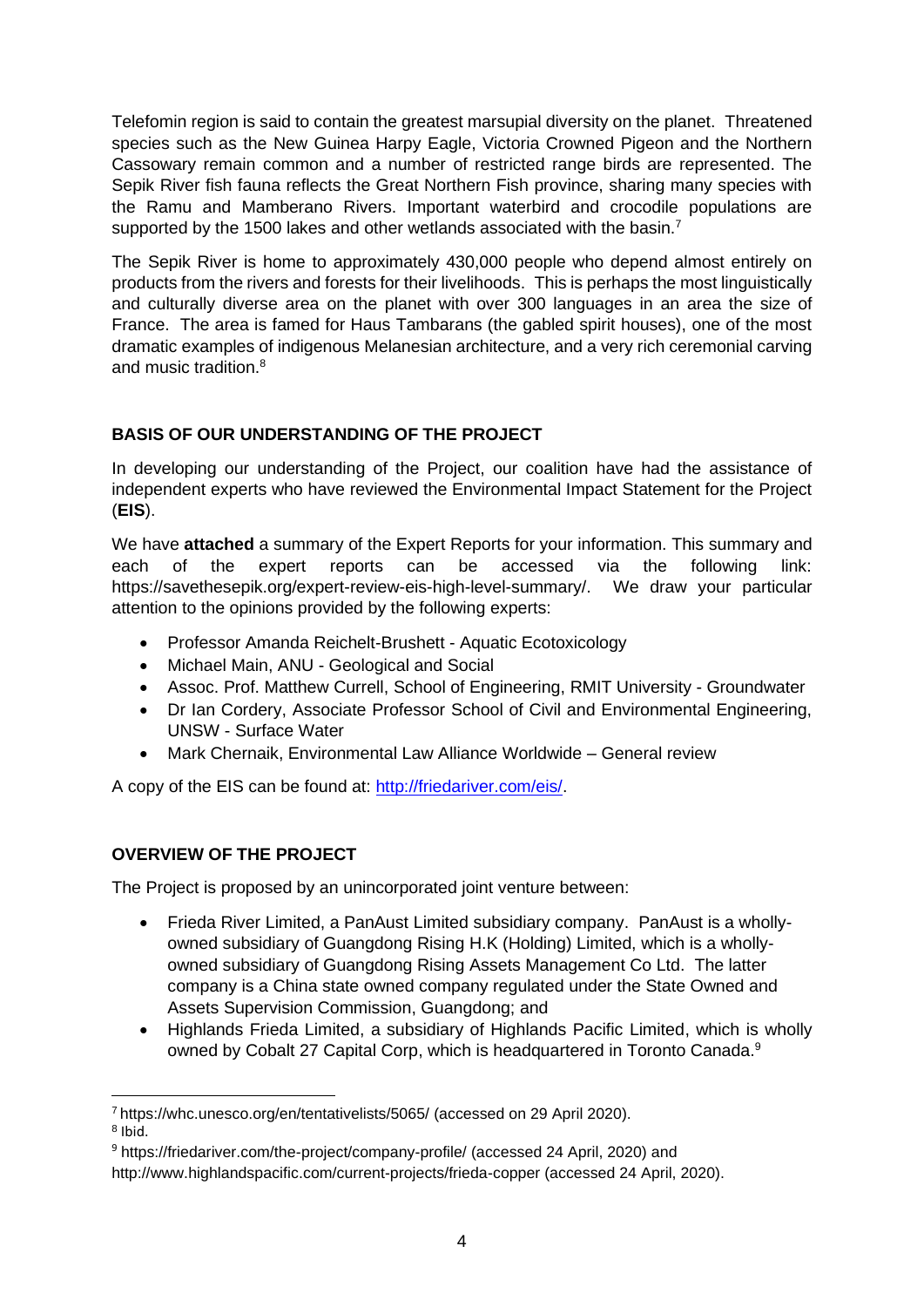(Referred to as the **proponent**.)

We understand that the joint venture is 80% in favour of Frieda River Limited and 20% in favour of Highlands Frieda Limited.

The Project, has a planned footprint of at least 16,000 hectares, primarily comprised of:

- Frieda River Copper-Gold Project (the mine), a 1,145 hectare, open-pit mine;
- Frieda Hydroelectric Project (hydroelectric project), a 12,700 hectare dam;
- Sepik Infrastructure Project (roads and airport and related infrastructure); and
- Sepik Power Grid Project (power lines and related infrastructure).

The hydroelectric project will act as both a hydroelectric project, primarily supplying electricity to the mine and as a tailings dam for the mine. For this reason, it is called an Integrated Storage Facility (or ISF) in the EIS. The ISF will discharge water into Frieda River as part of its operation as a hydroelectric project. While the ISF has been represented by the proponent as an electricity source for the public, only surplus electricity (if there is any) will be made available to the public during the life of the mine.

The EIS states that the mine is predicted to operate for a minimum of 33 years (the proponent expects the life of the mine to be extended) while the hydroelectric project will last for at least 100 years.

There are many ancillary projects and works which are part of the Project's infrastructure, such as:

- 325km pipeline;
- Ok Binai catchment waste dump;
- soil dumps;
- airport; and
- bridges and roads.

## **STATUS OF THE PROJECT**

The Project and its EIS is with the PNG Conservation and Environment Protection Authority (**CEPA**) for assessment under the *Environment Act* 2000 (PNG). The public review and submission process closed on 31 March, 2020. Project Sepik and CELCOR each made submissions, urging CEPA to reject the EIS and the Project.

CELCOR also raised concerns with CEPA in a letter on 27 March and the submission about critical missing reports referred to in the EIS but not provided as part of the public review and submission process. We provide more information about these missing reports below.

As set out below, we believe there are significant and worrying concerns with the adequacy of the EIS in considering the impacts of the toxic waste caused by the Project as well as with the Project itself.

We believe that representations need to be made now before the Project is approved because of these significant deficiencies in the EIS process and the human rights and environmental consequences of the Project for the Sepik Peoples, if approved.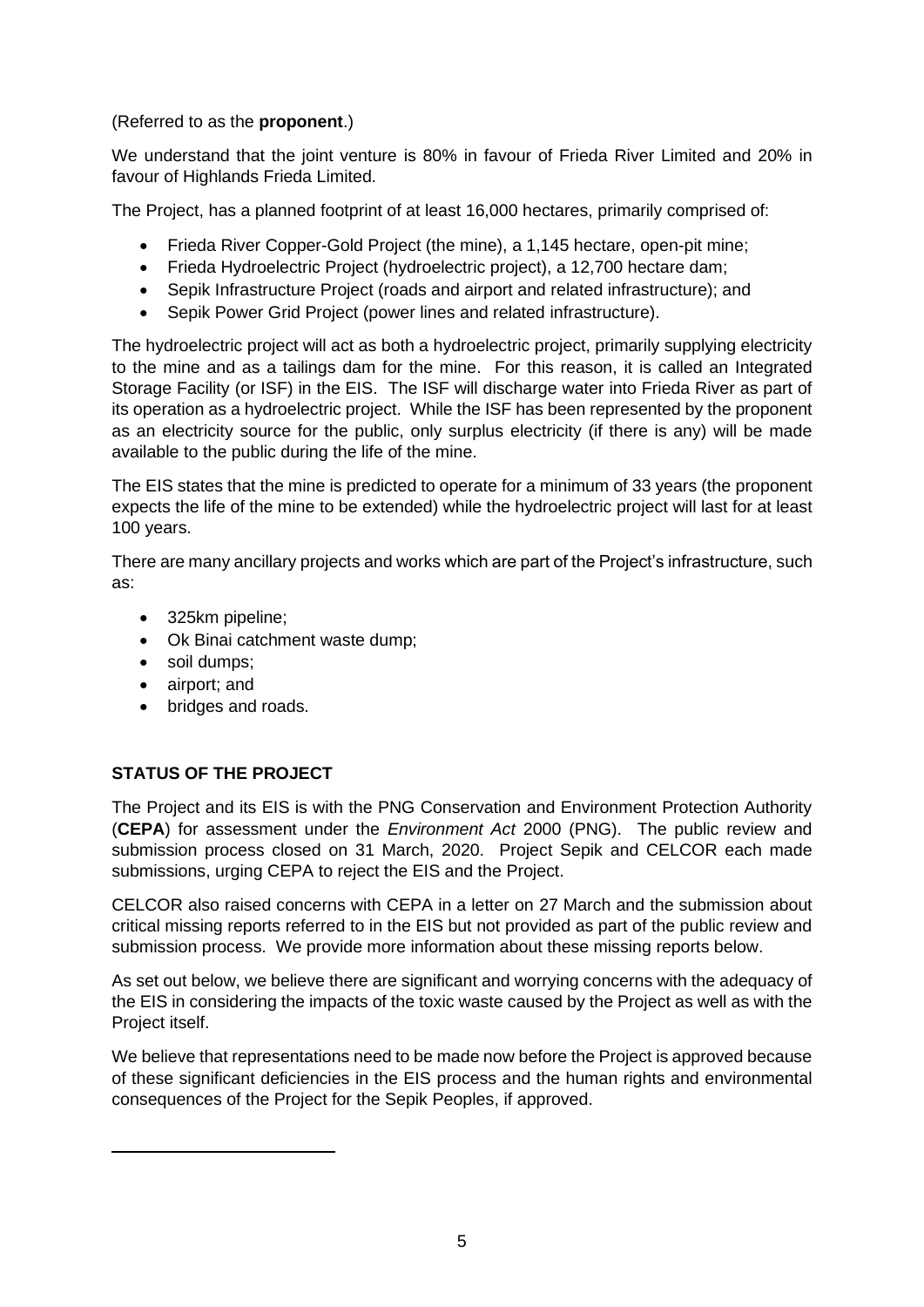### **PROJECT TOXIC WASTE ISSUES**

The experts raise multiple issues with the EIS and the Project concerning the toxic issues arising from the Project. To discuss these issues, we have broken them into two:

- risk of failure of the tailings dam; and
- all other toxic waste issues arising from the hydroelectric/tailings dam, mine, waste discharge and associated infrastructure.

#### **Risk of failure of the tailings dam**

The proposed tailings dam is massive with a footprint of over 12,000 hectares. It is to be located in the Frieda River catchment, 16km downstream from the mine. Moreover, the receiving environment is seismically active:<sup>10</sup>

*Two large regional faults are situated near the embankment site: the Frieda Fault is situated approximately 7 km to the south of the site while the Saniap Fault is situated 1 km to the north of the site. Potential Movement on these faults has been considered in the seismicity assessment for design of the embarkment…*

The dam will be used to store construction spoil, mine waste rock and tailings, and for sediment control. The dam will store 1,450 Mt of waste work (with 1,340 Mt potentially acid forming sulphide) and approximately 1,500 Mt of tailings. The EIS states that to limit the potential for generation of acid and metalliferous drainage, the dam is meant to provide a permanent water cover for the waste rock and process tailings material from the mine.

The proponent has admitted in the EIS that if the dam fails, it would be catastrophic and there will be loss of life.<sup>11</sup> There are more than 30 villages located downstream from the proposed dam along the Frieda and Sepik Rivers.

The EIS states that the likelihood of dam failure occurring is "very unlikely" due to having "appropriate controls in place, primarily relating to the application of conservative design standards and criteria and a specific ISF stewardship program incorporating a dam safety program, management oversight and an independent external review".<sup>12</sup>

We reject this prediction and conclusion for the following reasons.

1. We have not been provided with all critical information about the tailings dam, especially regarding the probability and consequences of a dam break. Critically, what is referred to as the 'dam break analysis' is discussed in the EIS, however, has not been included in the EIS for public review. One of our experts, Michael Main, has said that the dam break analysis is probably the most important report in the whole EIS.

The EIS relies on reports that are critical to understanding the Project and the above risk prediction. This information was not made available during the public review and submission process, which closed on 31 March, 2020. We have listed these missing critical reports at Annexure A of this communication (**attached**).

CELCOR formally requested the reports at item 1 of Annexure A from CEPA on 27 March 2020 but the reports have not been provided to date. We have information that

<sup>10</sup> Project EIS, Executive Summary, page 13: http://friedariver.com/eis/.

<sup>&</sup>lt;sup>11</sup> Project EIS, Appendix 3b – Frieda River Hydroelectric Project Conceptual Closure Plan – Section 7.3.1 Dam Classification, Page 29.

<sup>12</sup> Project EIS, Chapter 11 – Extreme Natural Hazards and Incidental Events, Page 11-5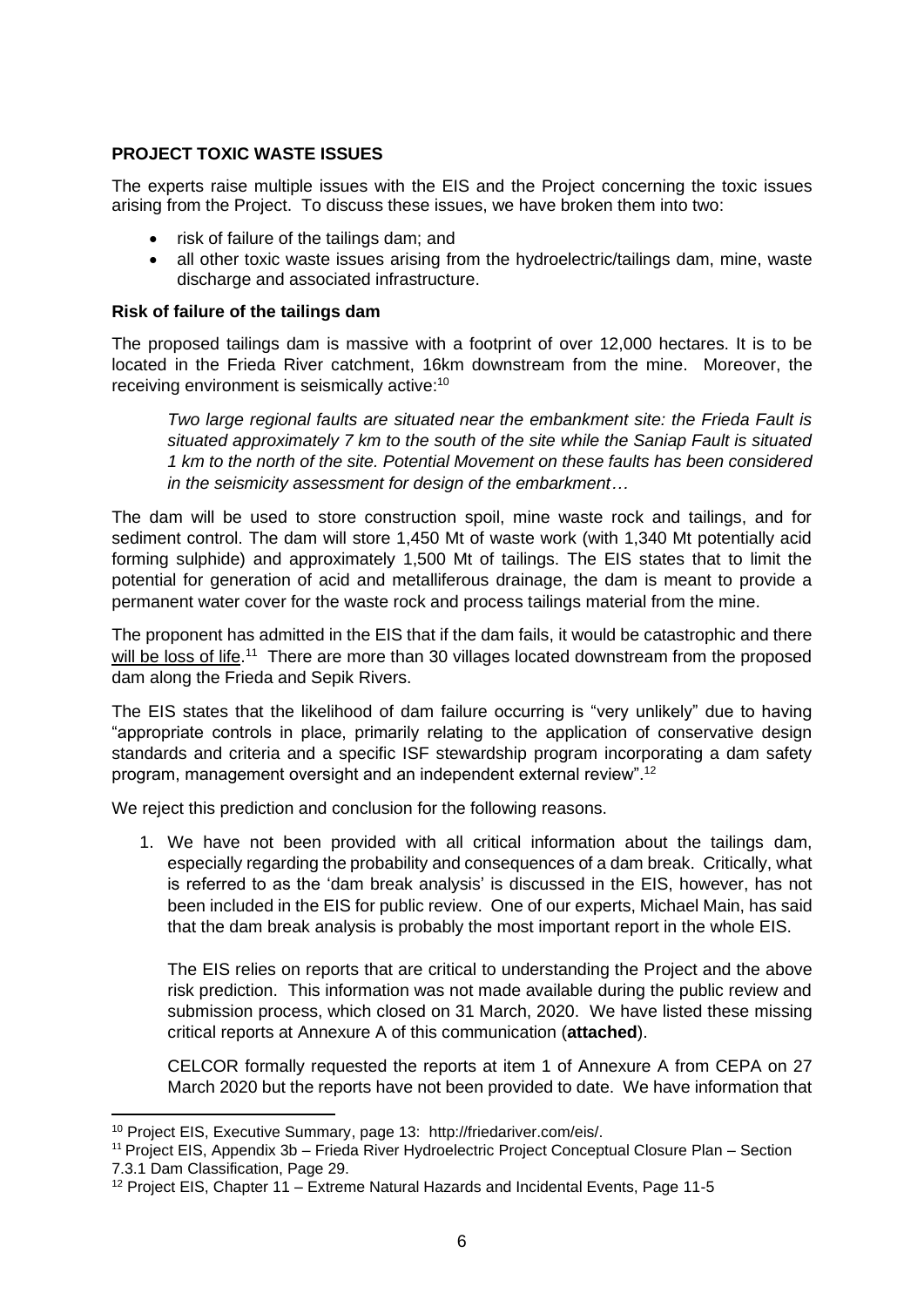a villager requested the dam break analysis from the proponent during a 'consultation', but the proponent refused to provide this information.

- 2. The proposed location is a seismically active area. The risk of major earthquake causing damage to the dam will persist for millions of years. There will never be a time when the tailings dam will not require maintenance and management. This has not been adequately accounted for in the EIS, as it only considers a 200 year timeframe. Moreover, the "stewardship program" is not available in the EIS and the EIS does not contain details about the monitoring, maintenance and oversight, which will be needed.
- 3. There is no discussion in the EIS of the capacity of the PNG Government to monitor dam's maintenance by the proponent during the life of the mine or to take on the maintenance itself in perpetuity at the end of the life of the mine. This is not a criticism of the PNG Government, but the reality of such an undertaking in circumstances where the PNG Government does not have the resources or expertise to maintain the dam. CEPA has previously made representations to RAMSAR and to the World Heritage Organization that it did not have the capacity to protect these sites without assistance. We question how CEPA or any other PNG authority will have the capacity to ensure the dam is maintained properly in perpetuity.

### **Other toxic waste issues**

We rely on the expert summaries which sets out the other toxic waste problems.

We have two broad concerns. The first is the lack of information in the EIS about how toxic waste risks are to be managed (i.e. deficiencies in the assessment process). For example, the 325km pipeline and the risk of leakage along difficult terrain as well as important wetlands and habitats has not been assessed.

The second is with the substantive toxic waste problems arising from the Project, including the discharge of toxic waste into the Frieda River and into the sea near the coastal town of Vanimo<sup>13</sup>.

## **THREATS TO THE HUMAN RIGHTS OF THE SEPIK PEOPLES**

### **Right to information and free, prior and informed consent**

PNG has an obligation to guarantee effective participation and access to information. These are important conditions to ensuring that the peoples living in the Sepik region can exercise their right to free, prior and informed consent (**FPIC**). These human rights are also protected in the *Constitution of the Independent State of PNG* (**PNG Constitution**) via the right to freedom of information (s.51) and protection of unjust deprivation of property (s.53). In the PNG context, customary rights to ownership of land and rivers are protected.

However, we are concerned that there has been no proper process of free, prior and informed consent. Where the mine, including the discharge of waste into Sepik Basin watercourses, affects the property rights of customary owners, free, prior and informed consent is fundamental to the legitimacy of the Project. Our concerns are based on the following.

As exemplified by the above Haus Tambaran Declaration neither the proponent nor the State has obtained FPIC of those villages who rely on the Frieda and Sepik Rivers for their livelihoods.

<sup>13</sup> Project EIS, Executive Summary, page 13: http://friedariver.com/eis/.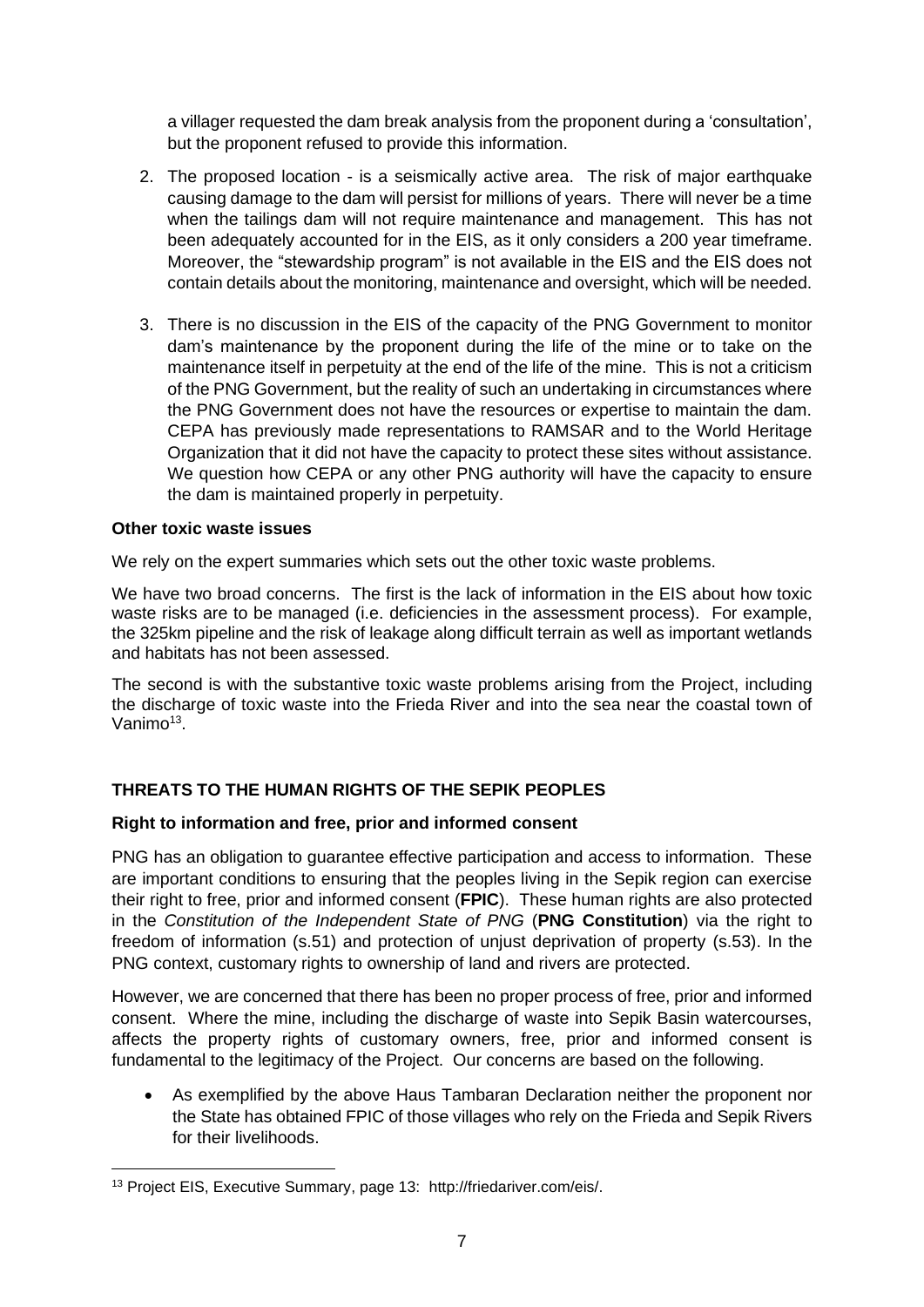- Critical information about the tailings dam, including the dam break analysis, has not been made available to local customary landowners or the Public. We believe that this information must be disclosed.
- The EIS does not contain any written proof of landowner consent, which is a requirement for an EIS in PNG under guidelines. The EIS states that four villages will require relocation for the Project, representing at least 194 households and 1,316 people. There is no proof that any of these villages have exercised FPIC. Moreover, no resettlement plan has been released publicly, which reinforces our concern of a lack of FPIC.
- A recent research report undertaken by Project Sepik and Jubilee Australia documents a consultation process in the Sepik Basin marked by violence and police suppression.<sup>14</sup> Indigenous peoples in the Sepik Basin protested against the Frieda Mine during the consultation period. In response, local police and officers hired by the proponent engaged in intimidation and suppression tactics.

Both the landowners in the immediate footprint of the Project, which are to be relocated, and within the Projects' sphere of environmental impacts must consent to the Project. In circumstances where a Project will have a substantive impact on indigenous peoples' culture and livelihood, FPIC is determinative of whether the Project is to go ahead.

## **Right to life**

The Sepik Peoples have a right to life under the International Covenant on Civil and Political Rights, which PNG has acceded to and under s.35 of the PNG Constitution.

A failure of the tailings dam and the release of the toxic waste will be catastrophic resulting in loss of life and destruction of the receiving environment. The risk posed by the development of the Project to the lives of indigenous peoples is unacceptable. The Sepik Peoples should not be required to bear the costs of the Project in perpetuity.

Moreover, the PNG State is unable to guarantee this right, given it does not have the resources to oversee the proponent's maintenance of the tailings dam or to maintain it once the proponent has left.

The EIS contains no details of the kind of "monitoring, maintenance and oversight, which will be needed both during operations and after closure" into perpetuity.

There have been 11 major tailings dam failures in the last decade, and the rate of such failures is increasing, so to say the risk of failure is 'very unlikely' appears to be an inadequate characterisation from an empirical perspective.

Other impacts include:

- contamination of river and water sources;
- effects of contamination on biodiversity; and
- negative health impacts.

These other matters threaten indigenous life and the right to dignified life.

In effect, the Sepik People are being asked to bear the risk of a private development, where most of the profits will go overseas. While the proponent is promoting the tailings dam as a hydroelectric project (and thus will benefit the PNG public and its nation-building and development) we contest this characterization. It will only provide surplus electricity (i.e. what

<sup>14</sup> <https://savethesepik.org/report-the-river-is-not-ours/>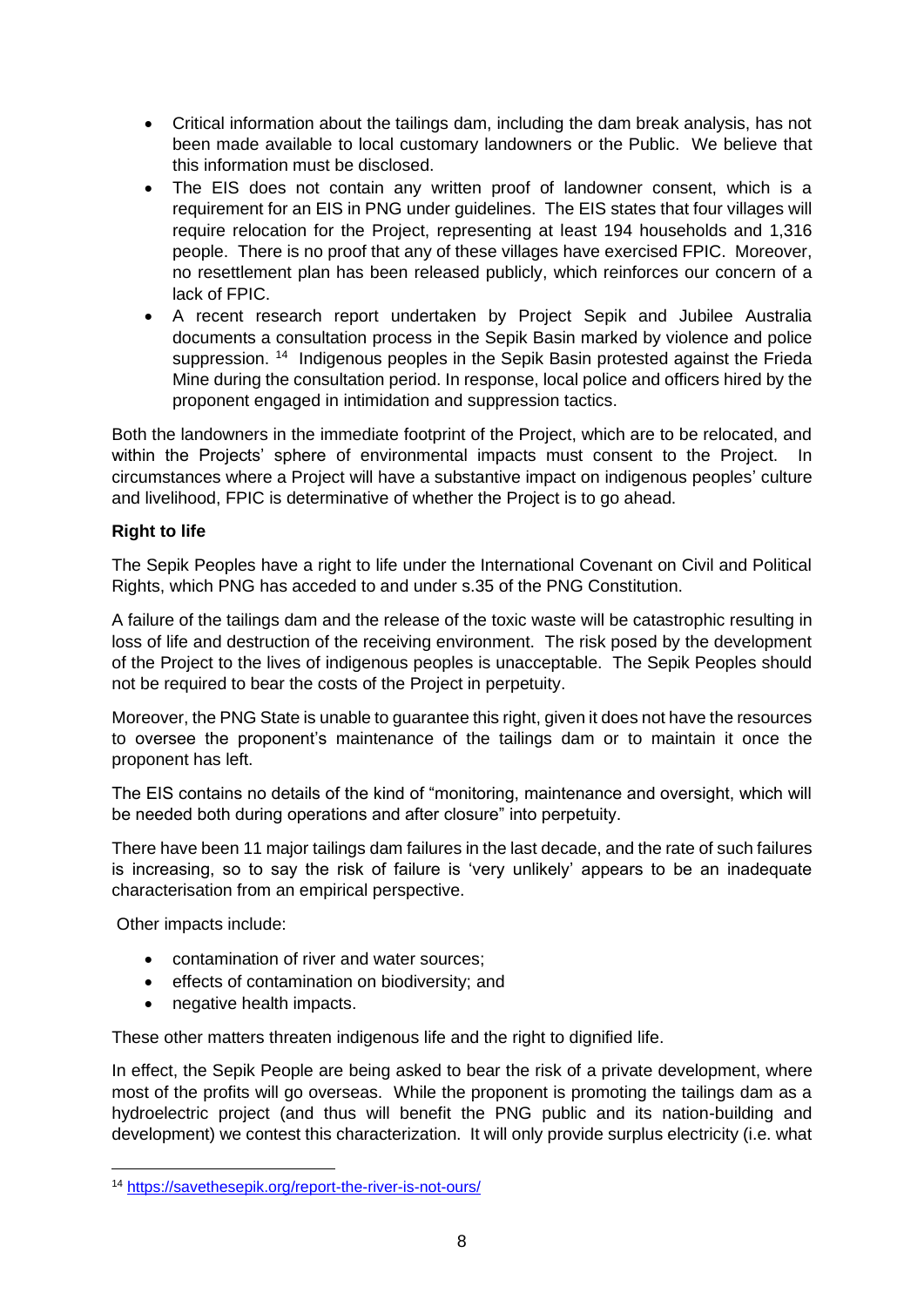the mine does not use, if there is any surplus) to PNG consumers along a narrow corridor. Moreover, even this is hypothetical because there will need to be third party investment in order to make this supply available to those consumers. This is to "consumers" who still live predominately self-subsistence lifestyles. There is no planned third-party investment. Further, we contest this public purpose characterisation because there is an alternative to the tailings mine, which the proponent has dismissed as uneconomic. The tailings dam is for the purpose of disposing of the tailings first and foremost. If a safer alternative course of action is uneconomic (which the proponent has said about the backfilling method) and the solution to the waste disposal problem puts a large and significant area at risk of catastrophic loss of life and environmental harm, it is not economic to proceed with the Project at all.

The Sepik Peoples have a right to life which should not be put at risk.

### **Right to culture**

The Project threatens the right to culture protected by Article 27 of the ICCPR and under the International Convention on the Elimination of All Forms of Racial Discrimination (see General Recommendation No.23).

The Project threatens the practice and development of the spiritual and cultural beliefs of the Sepik Peoples. These spiritual and cultural practices are dependent on a healthy environment.

### **Rights of the child**

The Project undermines the rights of Sepik children to a healthy environment; to life and to culture, including unborn generations.

#### **Request for Investigation by the Special Rapporteur**

We ask that you, as the Special Rapporteur on Toxic Wastes, investigate the matters we have raised in this letter. In particular, we request that you undertake the following.

- a) Request further information from the Papuan New Guinean government with respect to processes undertaken to obtain free, prior and informed consent from all affected Sepik Peoples, including, the 4 villages planned for resettlement and the downstream villages which fall within the Project catchment and all the villages within the sphere of its environmental effects.
- b) Request from the Papuan New Guinean government the missing critical information in Annexure A (**attached**) from the Proponent or the Papua New Guinean government.
- c) Communicate to the Papuan New Guinean government your view that the issues raised by the independent experts be addressed in a supplementary EIS that is provided to the public for review and submissions.

In addition, we would request that you (or your successor in the mandate):

- a) Communicate recommendations on appropriate measures the Papua New Guinean government should take to ensure the Sepik Peoples have the opportunity to provide or refuse their consent.
- b) Consider requesting a country visit in order to investigate actual and potential violations of Indigenous Peoples' rights in connection to the Project, including actions taken by police and private security forces.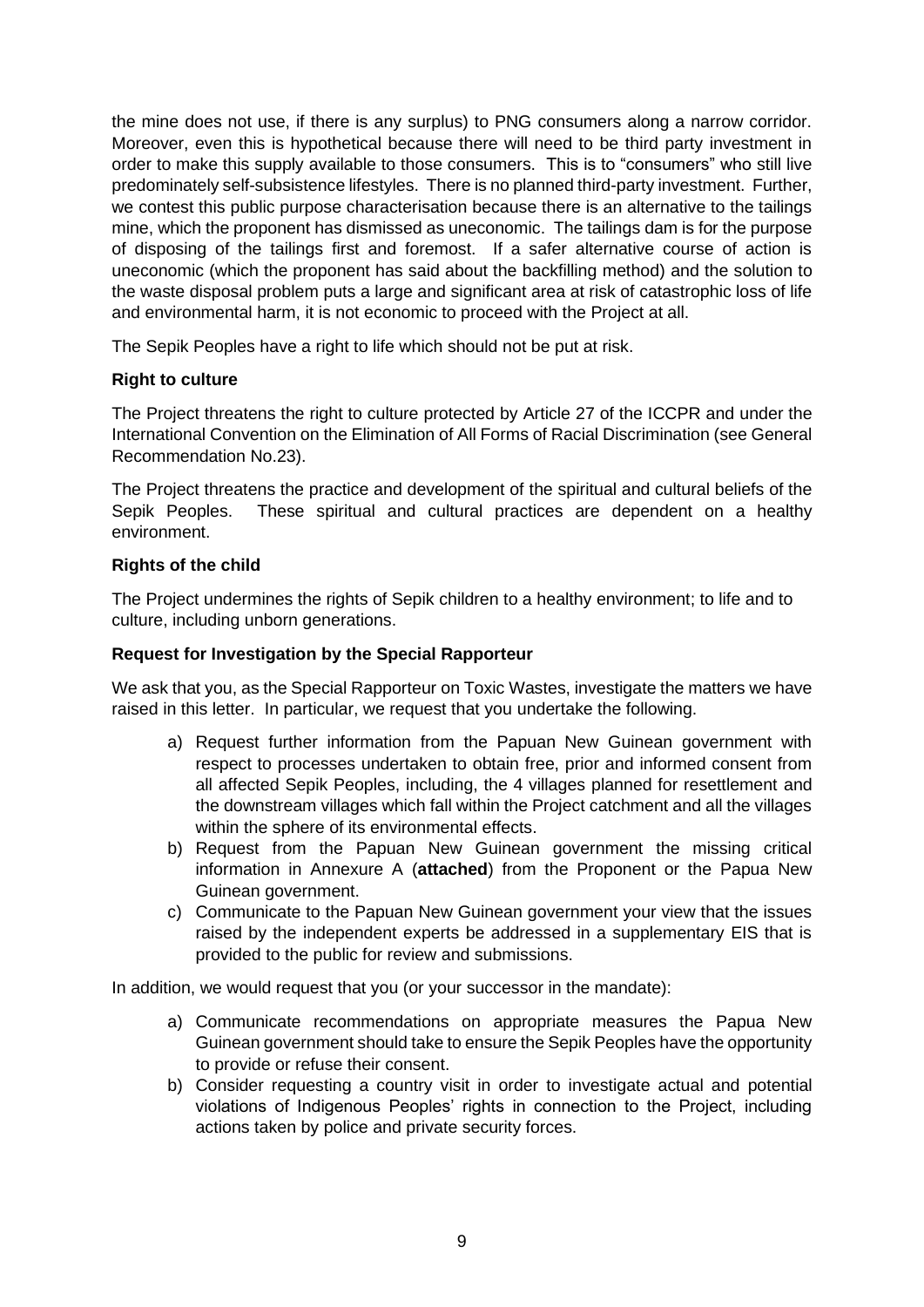c) Continue to monitor this project so that appropriate scrutiny and accountability is maintained during the Project's application and development process to ensure the full and effective protection of the rights of the Sepik Peoples.

We propose to write separately to the Special Rapporteur on the Rights of Indigenous Peoples about this matter focusing on issues within their mandate.

Should you require further information, please do not hesitate to contact the writer [\(penimanu@gmail.com\)](mailto:penimanu@gmail.com) or Mr Peter Bosip, Executive Director, CELCOR [\(pbosip@gmail.com\)](mailto:pbosip@gmail.com).

Yours sincerely,

**Emmanuel Peni Coordinator** Project Sepik

Song

**Peter Bosip** Executive Director CELCOR Inc